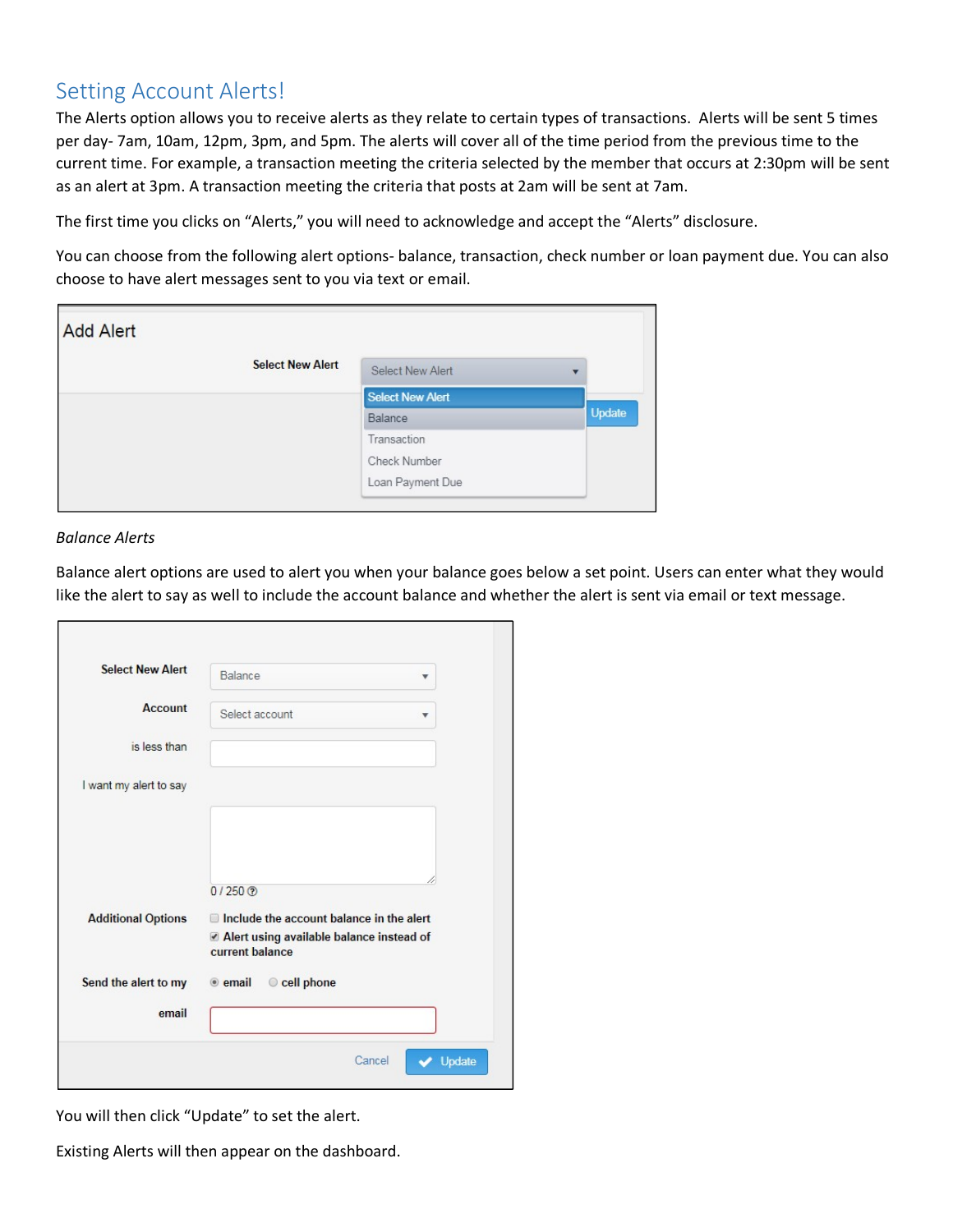|   | <b>Alerts</b>                              |            |        |                              |
|---|--------------------------------------------|------------|--------|------------------------------|
|   | + Add Alert                                |            |        |                              |
|   | Account                                    | Alert Type | Send   | Alert Message                |
| b | ! BASIC DRAFTS<br>$\overline{\phantom{a}}$ | Balance    | 405325 | Deposit More \$\$ to account |

To edit an existing alert, click on it and an "Edit" screen will appear. Once all changes have been made, you can then update the alert.

## *Transaction Alert*

You can add an alert that will let you know when a withdrawal has been made or if a deposit has been received.

For example, if you would like to be notified when your federal tax refund posts to your account, enter the name of the anticipated payee or the rough amount you are expecting.

| <b>Select New Alert</b>                                      | Transaction<br>۳                                                                                  |  |  |
|--------------------------------------------------------------|---------------------------------------------------------------------------------------------------|--|--|
| Account                                                      | Select account<br>$\overline{\mathbf{v}}$                                                         |  |  |
| has a transaction description containing the exact<br>phrase |                                                                                                   |  |  |
| Only alert me when the amount is between                     |                                                                                                   |  |  |
|                                                              | and                                                                                               |  |  |
| Search                                                       | both types of transactions<br>۳                                                                   |  |  |
| I want my alert to say                                       | the transaction description<br>A Custom Message                                                   |  |  |
|                                                              |                                                                                                   |  |  |
|                                                              | $0/250$ $@$                                                                                       |  |  |
| <b>Additional Options</b>                                    | Include the account balance in the alert<br>$\Box$ Include the transaction amount in the<br>alert |  |  |
| Send the alert to my                                         | Cell phone<br>$e$ email                                                                           |  |  |
| email                                                        | shudzinski@oufcu.com                                                                              |  |  |
|                                                              | Cancel<br>Update                                                                                  |  |  |

## *Check Number*

You can also set an alert for a specific check number by choosing "Check Number" from the drop down menu.